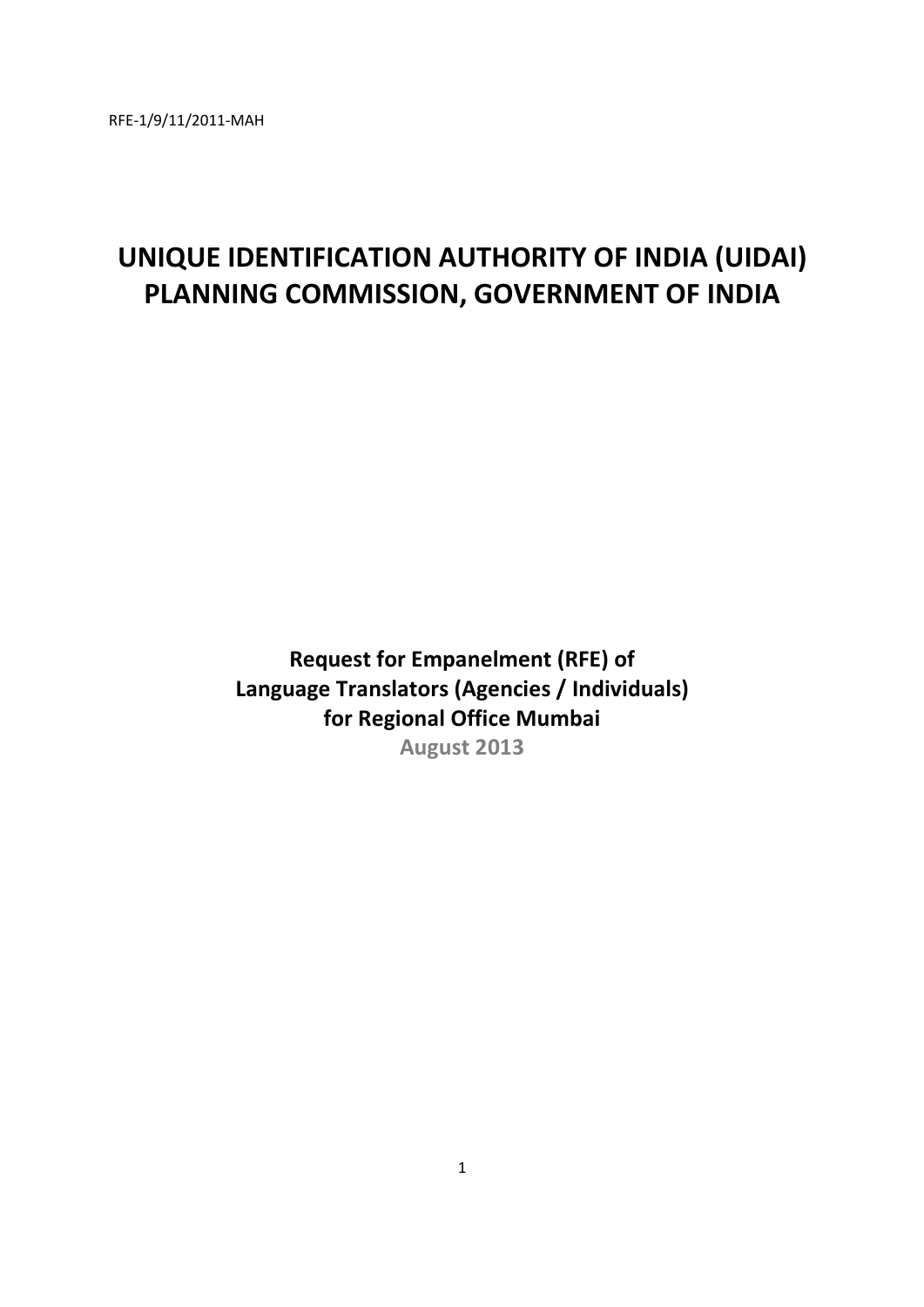## **REQUEST FOR EMPANELMENT (RFE) OF LANGUAGE TRANSLATORS ((AGENCIES/INDIVIDUALS) FOR UIDAI REGIONAL OFFICE MUMBAI**

The Unique Identification Authority of India (UIDAI), Regional Office Mumbai invites applications in the prescribed proforma for empanelment of Language Translators (agencies / individuals) for Mumbai Regional Office for translation of UIDAI related contents from:

- English to Marathi
- English to Gujarati
- Hindi to Marathi
- Hindi to Gujarati
- Marathi to Hindi/English
- Gujarati to Hindi/English

Please go through the full documents available at www.uidai.gov.in

- 1. Proposal must be submitted at the UIDAI Mumbai office in one large envelope marked as 'Proposal for Language Translation Services for UIDAI Mumbai' along with the name and contact details of the agency / individual
- 2. The sealed envelope should reach by  $19<sup>th</sup>$  August, 2013 before 15:00 hours addressed to **Assistant Director General (Admin) UIDAI Regional Office 7th Floor, MTNL Building, G D Somani Marg, Cuffe Parade, Mumbai - 400 005.**
- 3. The application complete in all respects, should be submitted in person along with a demand draft of Rs. 1,000 (non-refundable), drawn in favour of "DDO, RO, UIDAI, Mumbai" payable at Mumbai, as processing fee.
- 4. Proposals received after the due date and time will not be accepted
- 5. Agencies / individuals may be present on  $20<sup>th</sup>$  August, 2013 at 1000 hrs when the sealed envelopes are opened
- 6. Agencies may contact ADG (Admin) at translatorsforaadhaar@gmail.com for any clarification on the RFE before 12<sup>th</sup> August, 2013
- 7. The UIDAI reserves the right to reject any application without assigning any reason

#### Important Dates:

| Sr. No. | Activity                                   | Date                    |
|---------|--------------------------------------------|-------------------------|
|         | Last date for submission of queries on RFE | 12.08.2013              |
|         | Last date for submission of RFE            | 19.08.2013 by 15.00 hrs |
|         | Date and time for opening of RFE           | 20.08.2013 at 10.00 hrs |

Assistant Director General (Admin) UIDAI RO Mumbai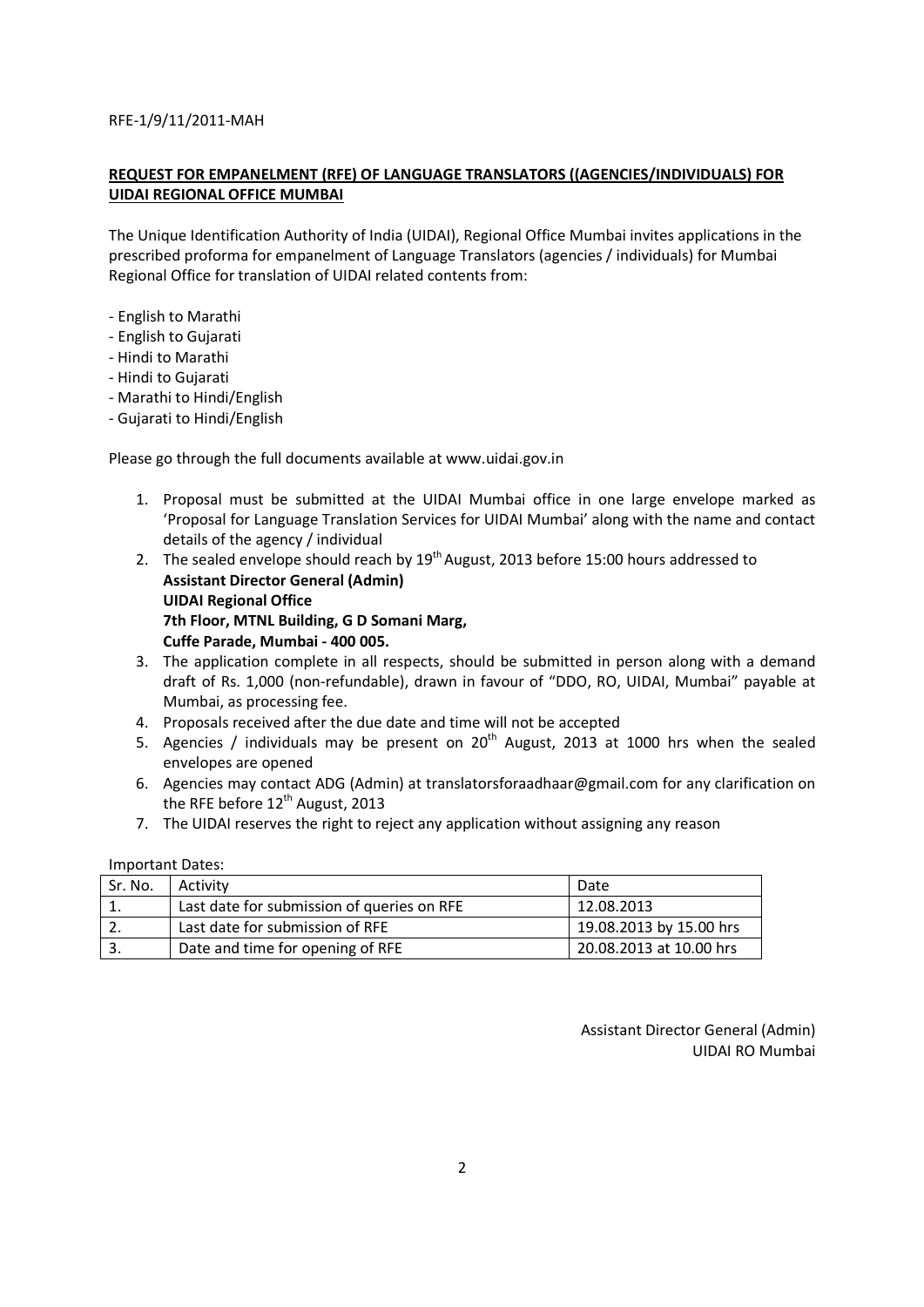## **TABLE OF CONTENTS EMPANELMENT OF LANGUAGE TRANSLATORS (AGENCIES/INDIVIDUALS) FOR UIDAI REGIONAL OFFICE MUMBAI**

| <b>SECTION 1: BACKGROUND</b>                              | 4         |
|-----------------------------------------------------------|-----------|
| <b>SECTION 2: TRANSLATORS REQUIREMENT</b>                 | $5-6$     |
| 2.1 Purpose                                               |           |
| 2.2 Target Audience                                       |           |
| 2.3 Scope of Work                                         |           |
| 2.4 Objective of the Work                                 |           |
| <b>SECTION 3: ELIGIBILITY CRITERIA</b>                    | 7         |
| 3.1 General Eligibility                                   |           |
| 3.2 Qualification Criteria                                |           |
| <b>3.3 Instructions to Applicants</b>                     |           |
| <b>3.4 Important Dates</b>                                |           |
| <b>SECTION 4: EMPANELMENT PROCEDURE</b>                   | 8         |
| <b>4.1 Evaluation Process</b>                             |           |
| 4.2 Award for Empanelment                                 |           |
| 4.3 Allocation of work                                    |           |
| <b>SECTION 5: GENERAL CONDITIONS</b>                      | 9         |
| 5.1 Processing Fee                                        |           |
| <b>5.2 Performance Assessment</b>                         |           |
| <b>5.3 Liquidated Damages</b>                             |           |
| 5.4 SPerformance Bank Guarantee                           |           |
| SECTION 6: GENERAL TERMS AND CONDITIONS OF THE CONTRACT   | 10-14     |
| <b>SECTION 7: SPECIFIC TERMS AND CONDITIONS</b>           | 15        |
| ANNEXURE I: DECLARATION (ON THE RESPONDENT'S LETTER HEAD) | 16        |
| <b>ANNEXURE II: Contents for Translation</b>              | $17 - 18$ |
| <b>Technical Bid Form</b>                                 | 19        |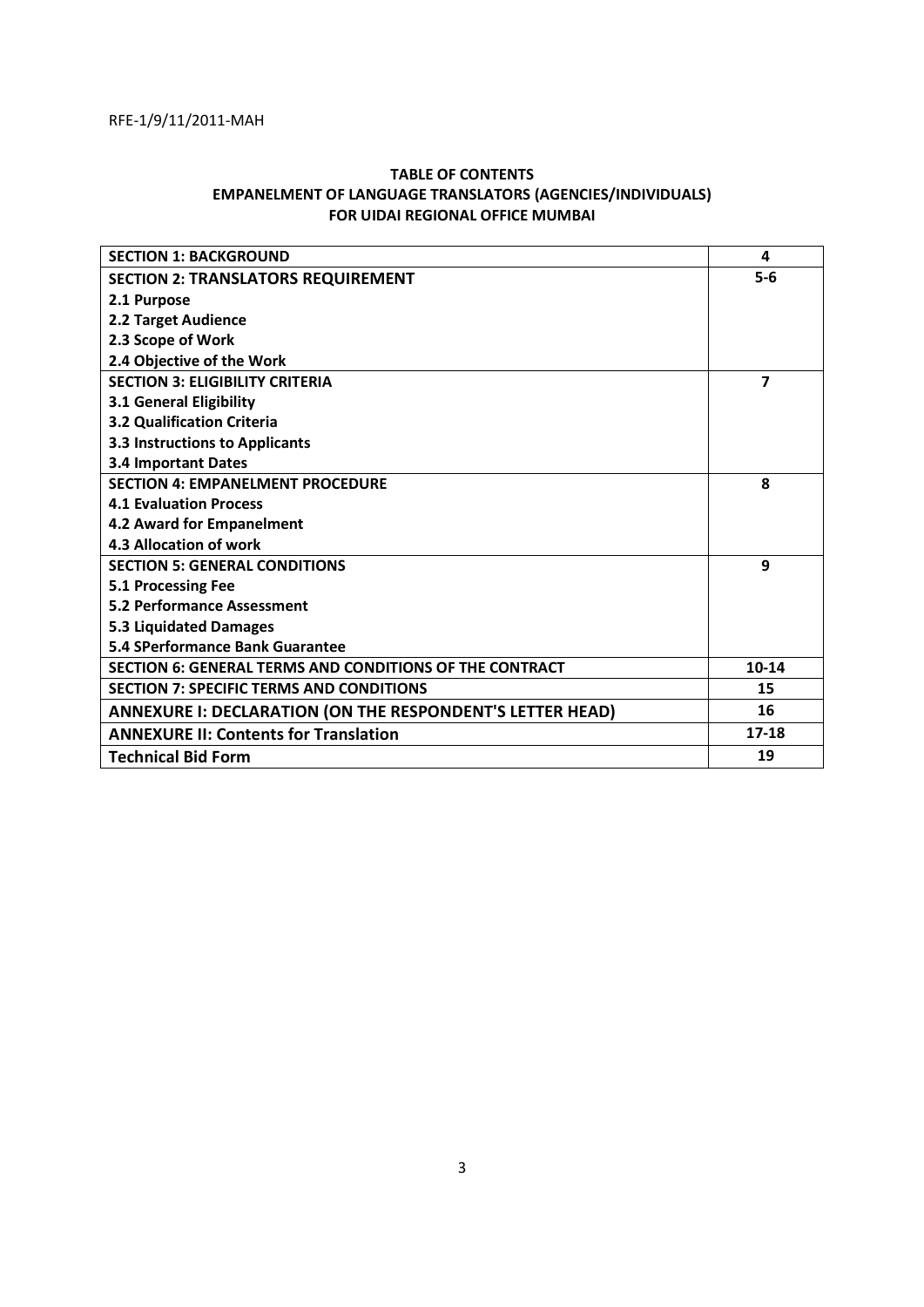#### **SECTION 1: BACKGROUND**

## **Unique Identification Authority of India**

The unique identification number (Aadhaar) will be a nationally valid proof of identification that will be issued by the UIDAI to all residents in the country. The number will be:

- a) Verifiable in an online, cost-effective manner
- b) Based on biometrics
- c) Robust enough to eliminate duplicate and fake identities in databases.

The impact of the UIDAI initiative will be wide-ranging. For residents across the country, Aadhaar will be a transformational number which will improve the delivery of welfare programs and will provide residents, particularly the poor, greater access to resources and services. Enrolment for the number will be through registrars across the country that the Authority will partner with. Such registrars may include State Governments, PSUs, banks etc. These registrars may in turn, partner with enrolling agencies to enrol residents into the UIDAI database.

The UIDAI Regional Office, Mumbai wishes to empanel a limited number of language translators (agencies/individuals) for translation of UIDAI related contents under the guidelines specified herein.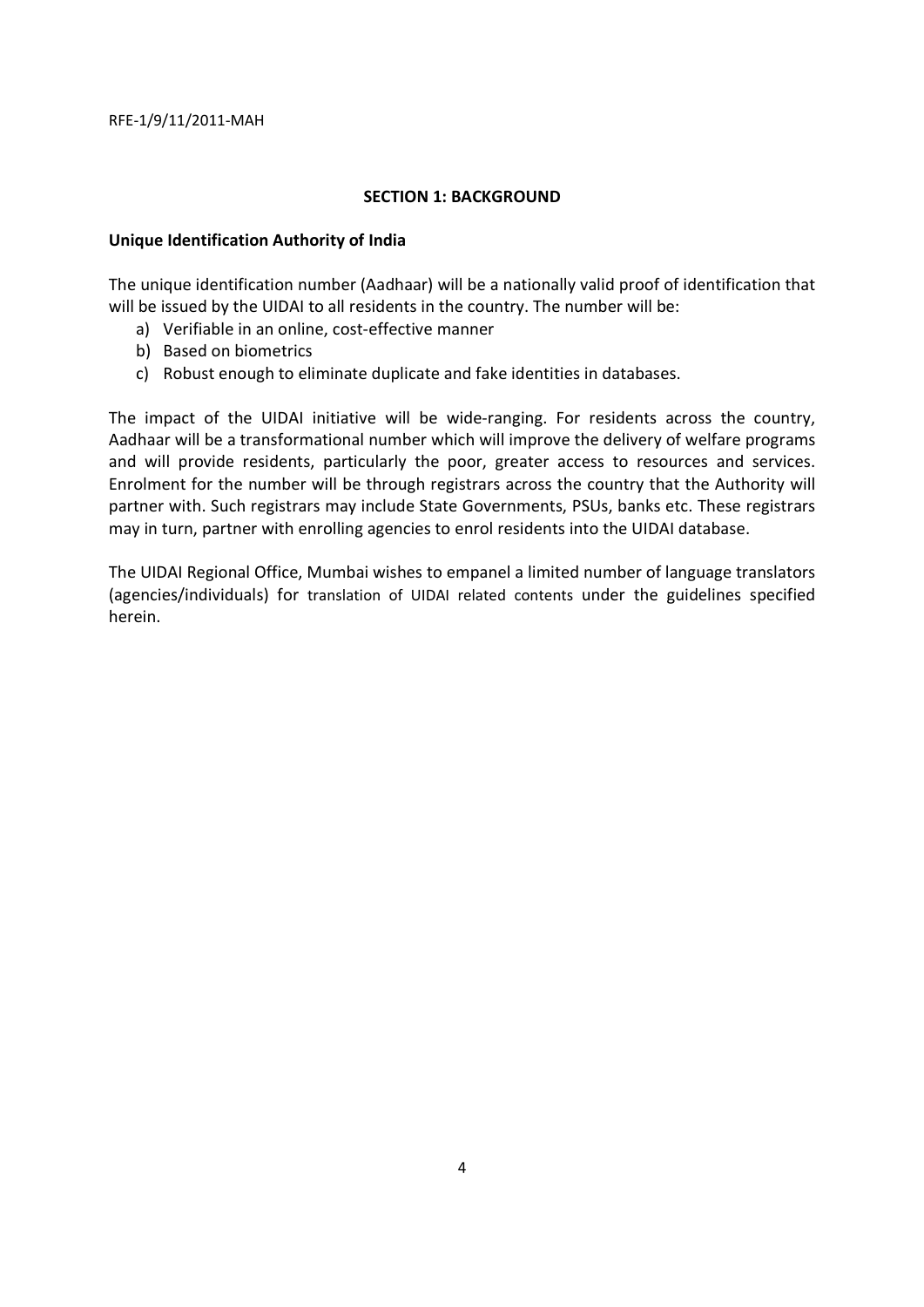# **SECTION 2: TRANSLATORS REQUIREMENT**

# **2.1. Purpose**

Majority of residents of India are unaware of the benefits and potential of Aadhaar in their day to day life. The major reason behind this may be the unavailability of information about Aadhaar in regional languages.

A project of this scale with a special focus on BPL/marginalized segment requires the creation of a well-planned and detailed multi-media communication strategy and thorough execution at the ground level that can help meet the objectives of the program. Also, UIDAI has partnered with State Governments and other partners (Banks, LIC etc.) to deliver Aadhaar to residents, it is therefore imperative that consistent messages are conveyed across all communications.

UIDAI has been disseminating information in the form of Posters, Print Advertisements, Leaflets etc. in the regional languages. UIDAI has also decided to launch a multi-lingual website for residents of India. The information to be shared with residents is huge and is ever growing and therefore there is a need to empanel translators who can help UIDAI Regional Office Mumbai in translating information/contents related to UIDAI from English to Marathi and Gujarati and vice-versa.

# **2.2. Target Audience**

The content should be translated keeping in mind the below target audience. i.e. the translation should be well understood by the audience and it should not be different from the actual contents:

- Residents at large
- State Government/Registrars
- Enrolment Agencies/Other Stakeholders

# **2.3. Scope of Work**

1. Translation of UIDAI Aadhaar related data from English/Hindi to Marathi, Gujarati and from Marathi Gujarati to English/Hindi, as and when required for its:

- Website
- Advertisements
- Correspondence (Internal/External)
- Newsletters
- Press Releases etc.
- 2. Validation of translated contents
- 3. Testing of data updated on website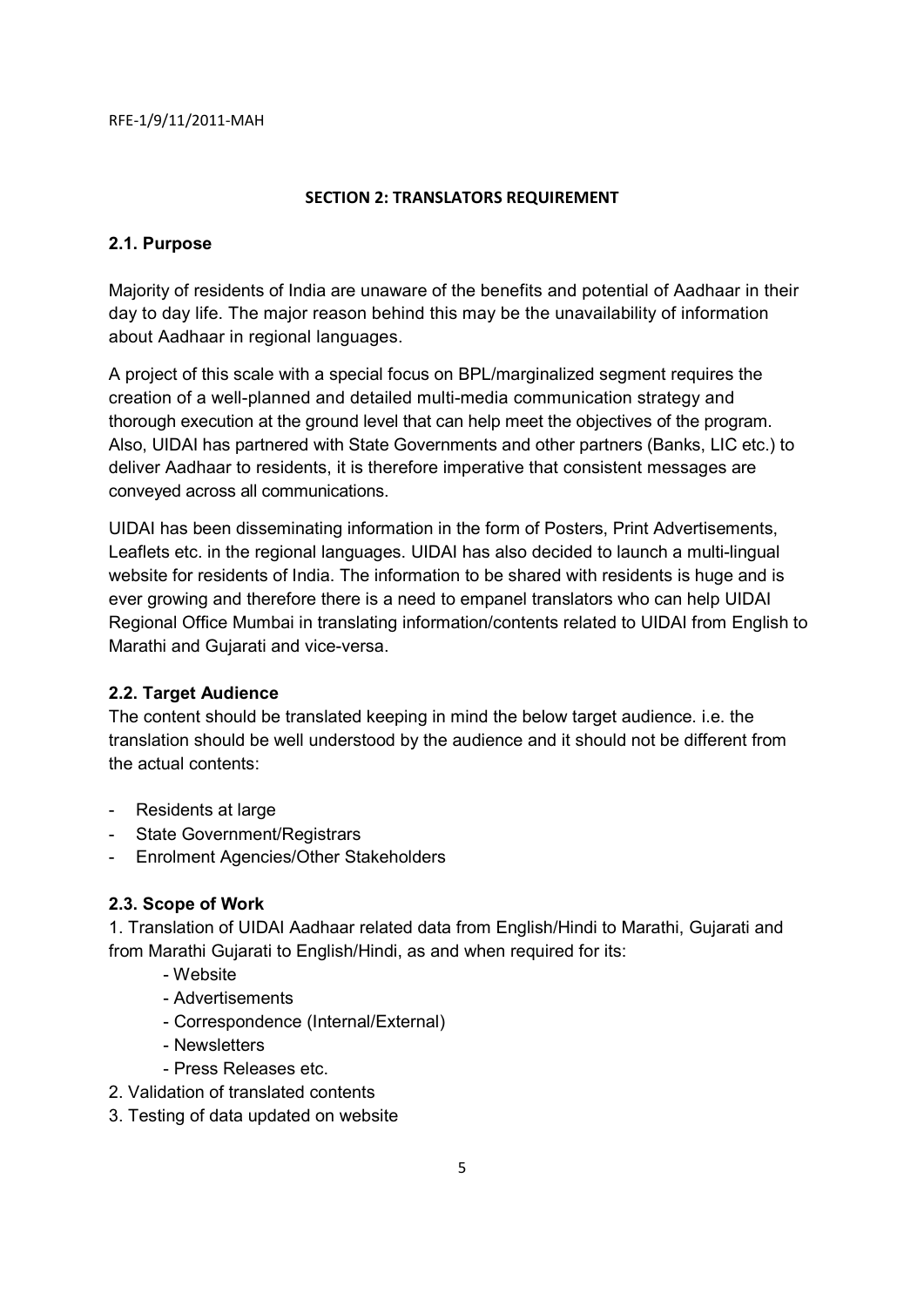4. Testing and Validation of other UIDAI collaterals/documents data.

# **2.4. Objective of the Work**

The objective of the translating contents in any language should be:

- Maintain accuracy and appropriateness of the actual content
- Translated content should be validated by respective language experts
- The content translation should be completed within stipulated time period as communicated by Mumbai Regional Office
- Translated content should clearly communicate the message to targeted audience

**NOTE: the term 'Applicant' in this document is referred to Language Translators (Agencies/Individuals) interested in sending applications for empanelment.**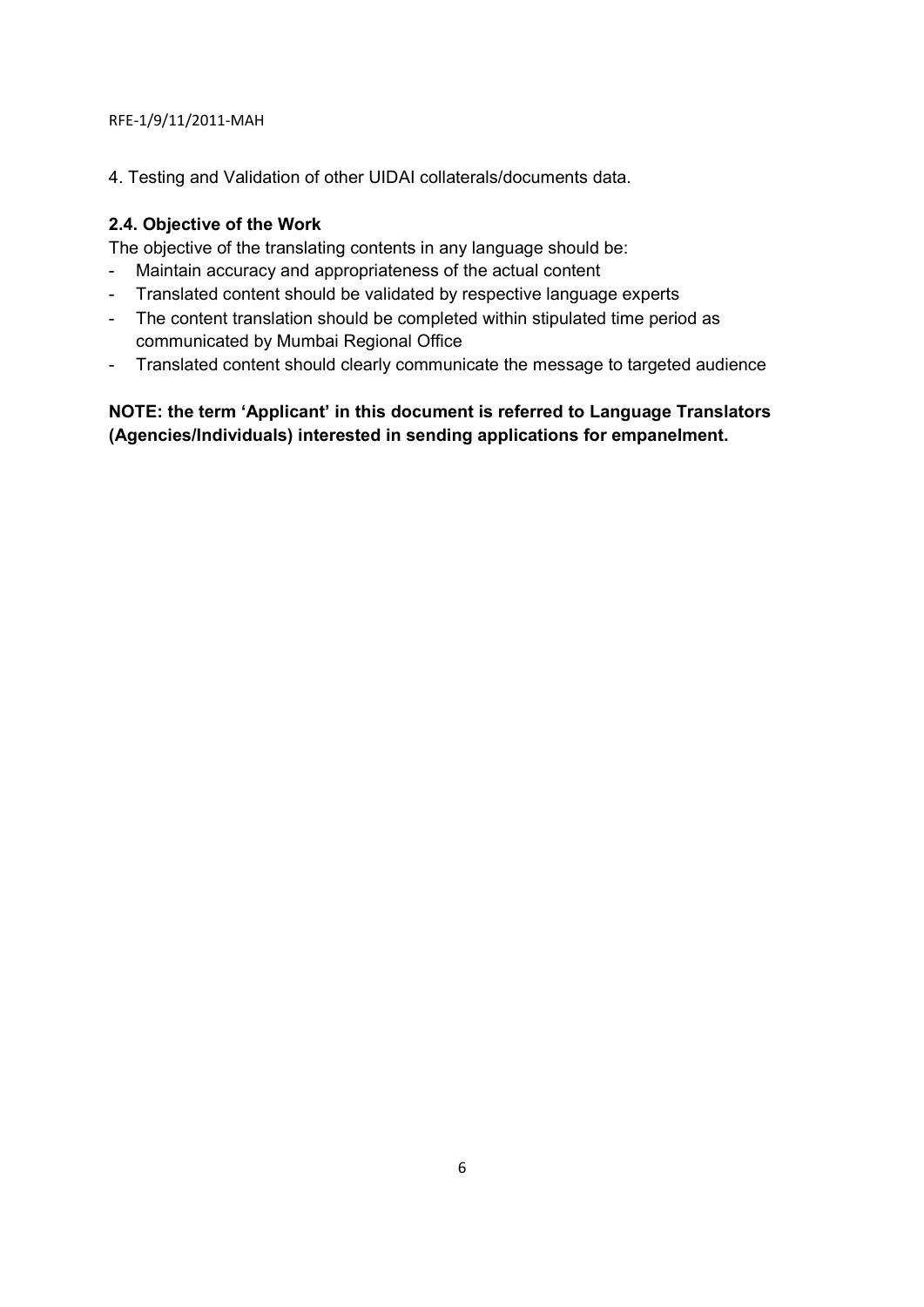#### **SECTION 3: ELIGIBILITY CRITERIA**

# **3.1. General Eligibility**

The invitation to respond to the RFE is open to registered business entities / Individuals that have their registered/Head office/branch office/operations in Mumbai.

# **3.2. Qualification Criteria**

| <b>Criteria</b>                               | <b>Minimum Qualification</b>               |  |
|-----------------------------------------------|--------------------------------------------|--|
| <b>Experience:</b>                            |                                            |  |
| Past Work: Should have previously worked      | Agency to provide name of the previous     |  |
| with Govt. Organisations and Leading          | clients with their contact references      |  |
| <b>Public/Private Sector Organisations</b>    |                                            |  |
| Translation Ability: One sample work done in  | Show reference of the work done in last 6  |  |
| past 6 months in multiple languages           | months in Marathi, Gujarati language       |  |
| Should not be blacklisted in the last 5 years | A declaration stating the same is required |  |
| by any Central/State Government/Public or     | signed by authorized signatory             |  |
| <b>Private Sector Undertaking</b>             |                                            |  |

# **3.3. Instructions to Applicants**

List of documents to be submitted along with the proposal

- Covering Letter on company's letter head
- Declaration in the format given in Annexure I
- Any other supporting information that is relevant to proposal
- Translation of attached Annexure II in Marathi and Gujarati

All documents must be properly marked. The proposal should be submitted in one hard copy marked as original and one soft copy on a CD.

#### **3.4. Important Dates**

| Sr. No. | Activity                                   | Date                    |
|---------|--------------------------------------------|-------------------------|
|         | Last date for submission of queries on RFE | 12.08.2013              |
|         | Last date for submission of RFE            | 19.08.2013 by 15.00 hrs |
|         | Date and time for opening of RFE           | 20.08.2013 at 10.00 hrs |

**Note:** UIDAI Regional office, Mumbai reserves the right to accept or reject any or all of the responses to RFE without assigning any reason. UIDAI takes no responsibility for delay, loss, or non-receipt of RFE.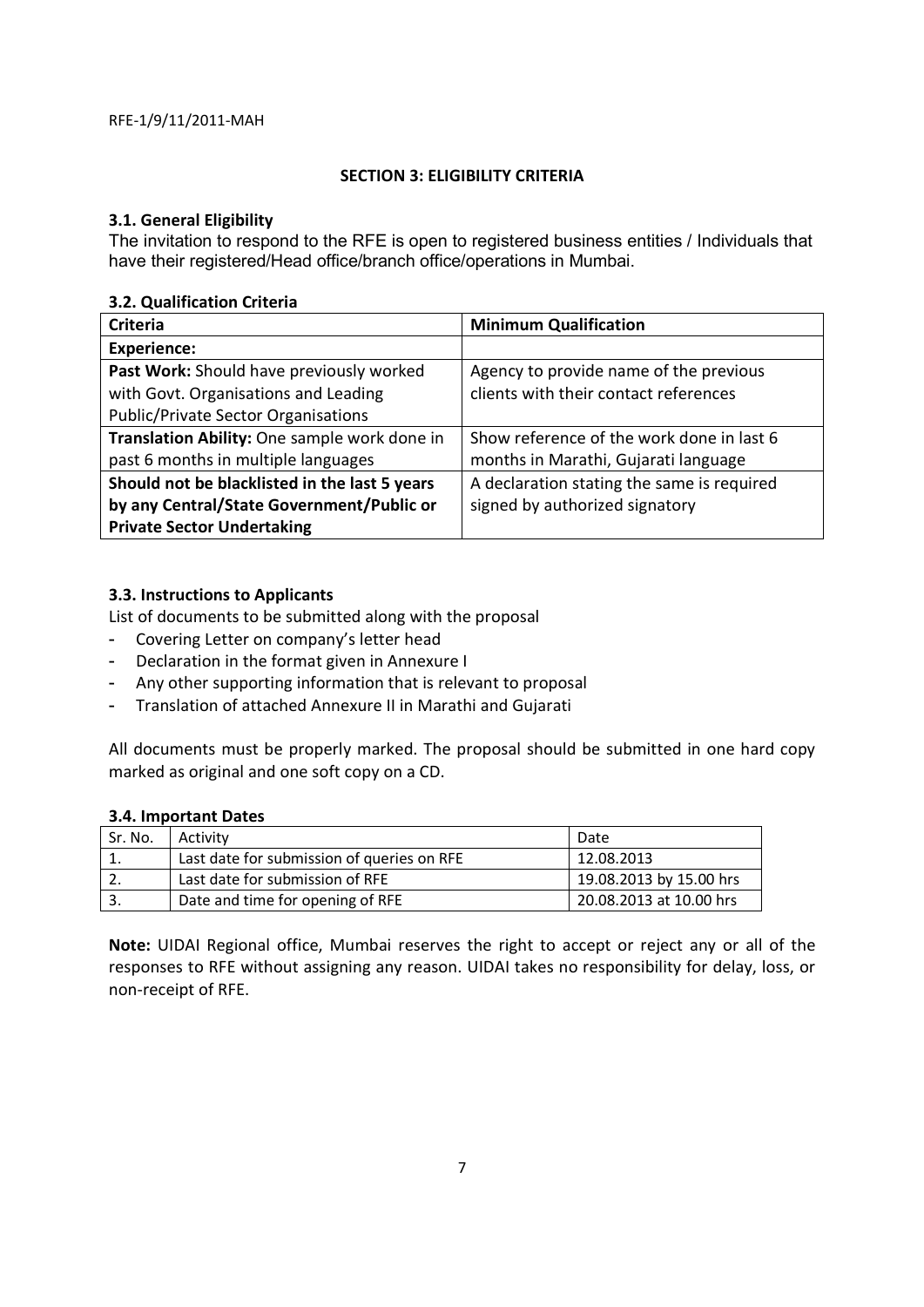#### **SECTION 4: EMPANELMENT PROCEDURE**

In order to empanel translation agencies/individuals, the regional office, Mumbai will constitute an Evaluation Committee to evaluate the proposals submitted for detailed scrutiny. During evaluation of proposals, UIDAI, may, at its discretion, ask the bidders for clarification on their applications. The process for empanelment is as given below-

# **4.1. Evaluation Process**

Scrutiny of eligibility criteria for responsiveness to the RFE will be done by the Evaluation Committee to determine whether the documents have been properly signed, qualification criteria fulfilled and all relevant papers submitted and whether the RFE is generally in order. RFE not conforming to such requirements will be prima facie rejected. For evaluation, the committee will go through the submitted reference translation work undertaken by the agency/individual in last 6months and award marks on a scale of 10. The evaluation committee can seek additional information from the applicants. Top 10 ranking agencies which are meeting all the eligibility criteria will be called for the presentation and finally 5 agencies will be selected and empanelled for Regional Office Mumbai.

# **4.2. Award for Empanelment**

UIDAI will sign an empanelment contract agreement with the agencies finalized for empanelment after the due process is completed. After signing of the contract, no variation or modification of the terms of the contract shall be made except by written amendment signed by the parties.

#### **4.3 Allocation of Work**

The Regional Office, Mumbai will invite limited bids from empanelled agencies for specific translation works. The selection of agencies for these projects will happen on the basis of L1 with submission in shortest possible time. Empanelment does not guarantee allocation of work.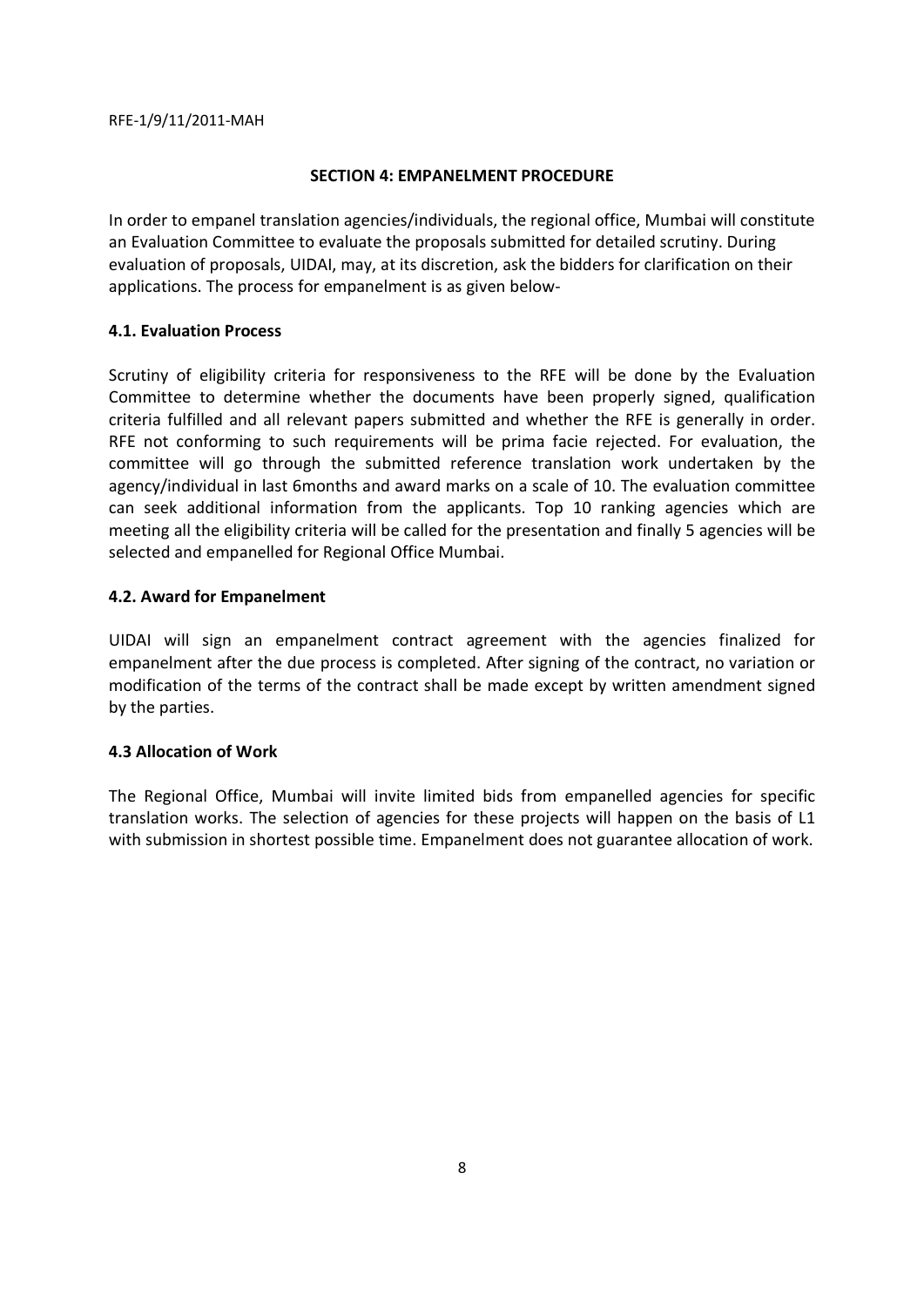#### **SECTION 5: GENERAL CONDITIONS**

## **5.1. Processing Fee**

The application complete in all respects, should be submitted along with a demand draft of Rs. 1,000 (non-refundable), drawn in favour of 'Pay & Accounts Officer, UIDAI, Mumbai ' payable at UIDAI Mumbai as processing fee.

# **5.2 Performance Assessment**

During execution of the assigned work, a penalty of 1% of the project contract value per week (subject to maximum of 20%) may be imposed by UIDAI, in case following problems are encountered:

- Quality of deliverable is not up to the mark, (till the quality is improved to the required extent)
- Delays in deliverables
- Not assigning adequate resources in time
- Not engaging resources on a dedicated basis, even when required
- Assigning resources that do not meet UIDAI's requirements
- Inadequate interaction with the UIDAI

If the delay is beyond 10 weeks then UIDAI may annul the project contract and shall be free to get it done from other agencies at the risk and costs of the appointed agencies. UIDAI may debar the Agencies for applying in its future empanelment also.

# **5.3. Liquidated Damages**

If any of the services performed by the Agencies fail to conform to the specifications of the assigned project or in the event of failure of the project due to indifferent, negligent, nonsupportive attitude of the Agencies/Individual and UIDAI decides to abort the contract because of such failure, then a sum up to 50% of the value of the contract shall be recovered as liquidated damages from the Agencies. Besides, all the payments already done for such service shall also be recovered. This shall be without prejudice to other remedies available under this contract to UIDAI.

#### **5.4. Performance Bank Guarantee (PBG)**

The successful empanelled agency shall at his own expense deposit with UIDAI, within a week of the date of notice of empanelment or prior to signing of the contract whichever is earlier, an unconditional and irrevocable Performance Bank Guarantee (PBG) of Rs.10,000/- from a nationalized bank acceptable to UIDAI payable on demand, for the due performance and fulfilment of the contract, valid beyond three months of the period of empanelment.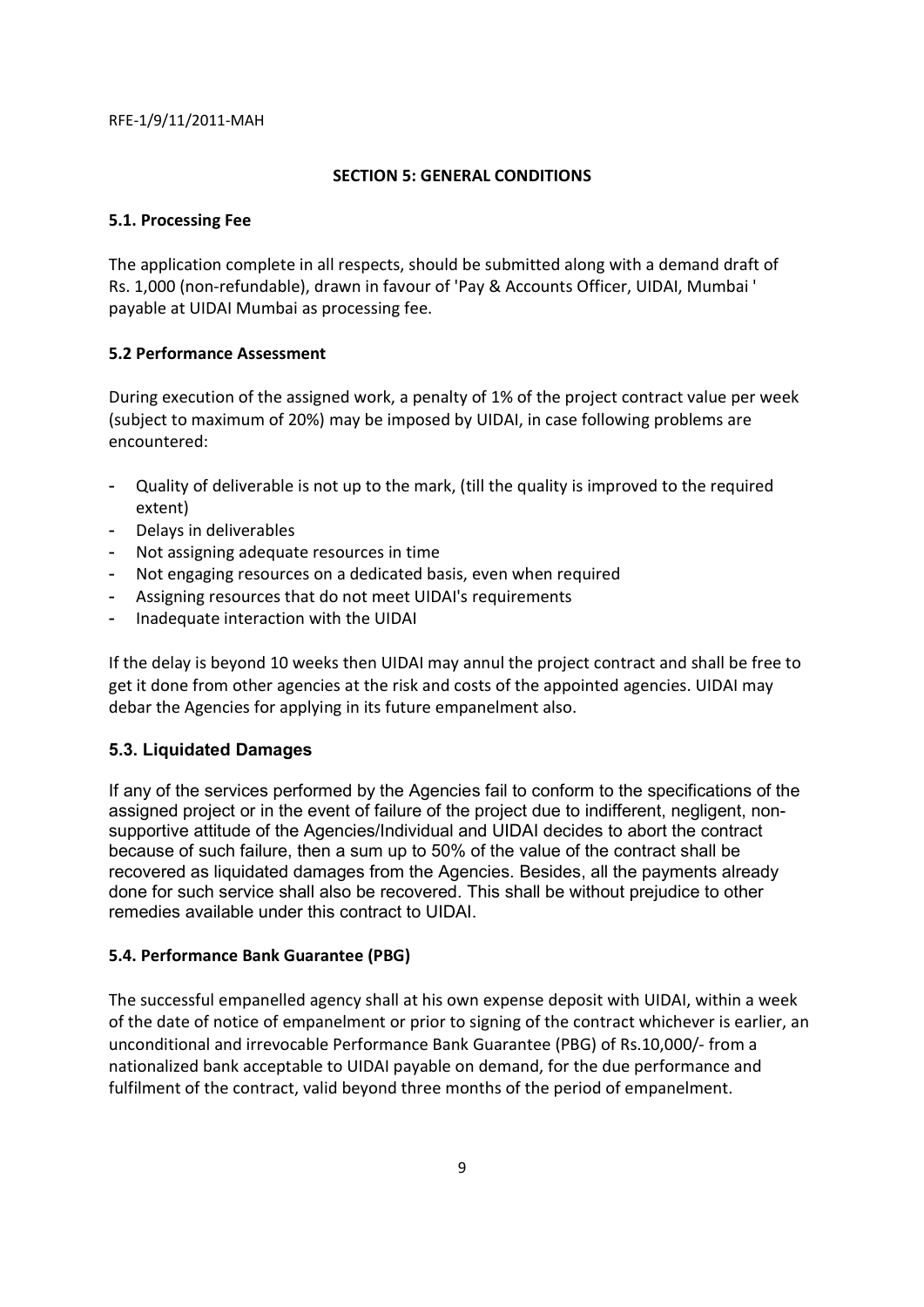## **SECTION 6: GENERAL TERMS AND CONDITIONS OF THE CONTRACT**

The following terms and conditions are of a general nature, and are given here only for the information of the applicant.

# **6.1. Nativity**

The agency must be registered in India and should have its operations in Mumbai

# **6.2. Relationship**

- a) Nothing mentioned herein shall be construed as relationship of master and servant or of principal and agent as between the 'UIDAI and 'the applicant. No partnership shall be constituted between UIDAI and the applicant by virtue of this Empanelment nor shall either party have powers to make, vary or release contractual obligations on behalf of the other party or represent that by virtue of this or any other Empanelment a partnership has been constituted, or that it has any such power. The applicants shall be fully responsible for the services performed by them or on their behalf.
- b) Neither party shall use the other parties name or any service or proprietary name, mark or logo of the other party for advertising or promotional purpose without first having obtained the other party's prior written approval.

# **6.3. Right to Accept the Application**

UIDAI reserves the right to accept or reject any request for empanelment and to annul the empanelment process and reject all such requests at any time prior to empanelment, without thereby incurring any liability to the affected applicant(s) or any obligation to inform the affected applicant(s) of the grounds for such decision.

#### **6.4. No Obligation**

Empanelment with UIDAI does not guarantee that any or all applicants shall be awarded any project / assignment as a result of this empanelment.

#### **6.5. Fraud and Corruption**

UIDAI requires that the applicant empanelled through this process must observe the highest standards of ethics during the performance and execution of the awarded contract(s). The following terms apply in this context:

UIDAI will reject the application for empanelment, if the applicant recommended for empanelment, has been determined by UIDAI to having been engaged in corrupt, fraudulent, unfair trade practices, coercive or collusive.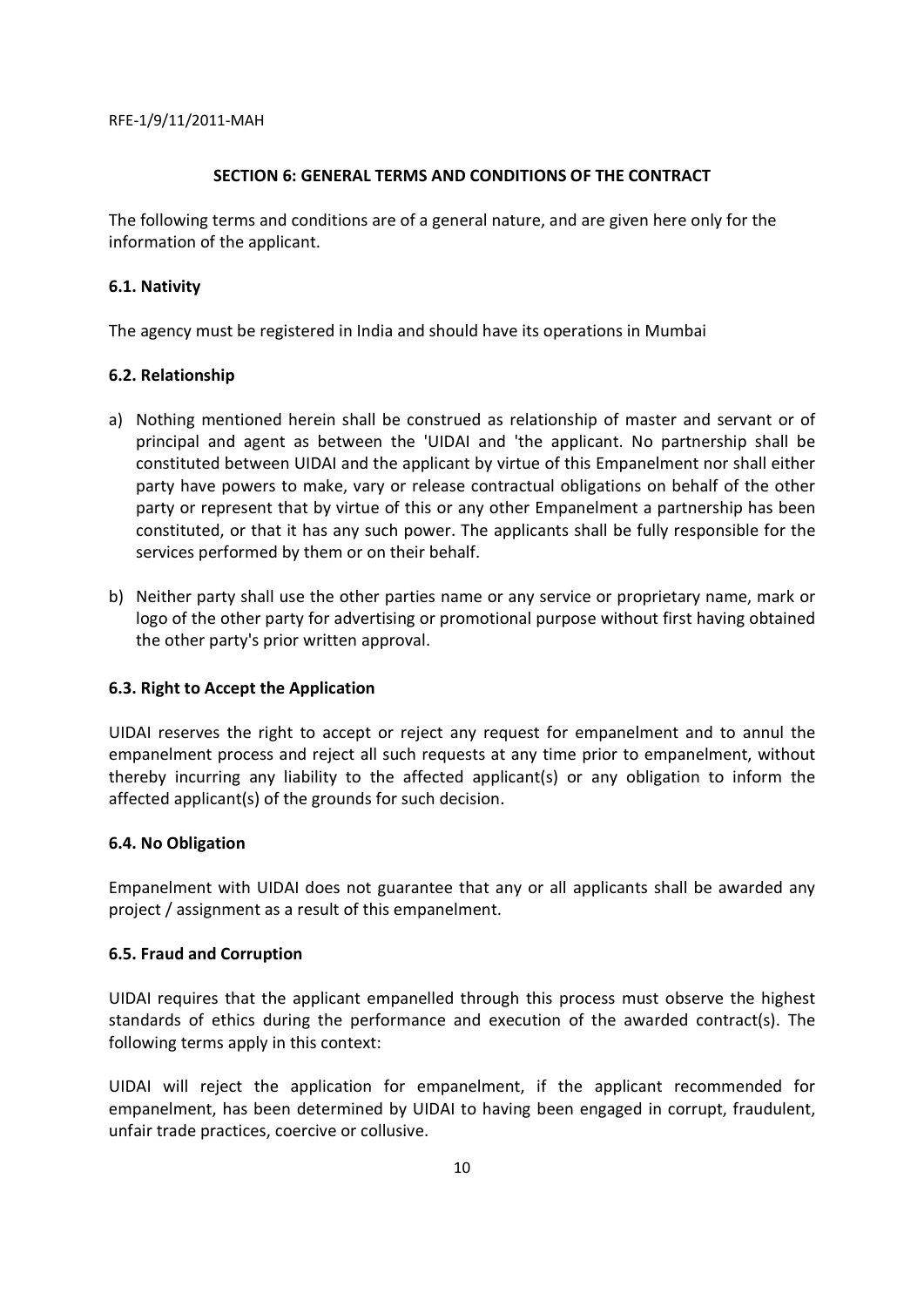These terms are defined as follows:

- a) "Corrupt practice" means the offering, giving, receiving or soliciting of anything of value to influence the action of UIDAI or any personnel in contract executions.
- b) "Fraudulent practice" means a misrepresentation of facts, in order to influence a procurement process or the execution of a contract, to UIDAI, and includes collusive practice among applicants (prior to or after Proposal submission) designed to establish proposal prices at artificially high or non-competitive levels and to deprive UIDAI of the benefits of free and open competition.
- c) "Unfair trade practices" means supply of services different from what is ordered on, or change in the Scope of Work which was agreed to.
- d) "Coercive practices" means harming or threatening to harm, directly or indirectly, persons or their property to influence their participation in the execution of contract.
- e) "Collusive practices" means a scheme or arrangement between two or more applicants with or without the knowledge of the UIDAI, designed to establish prices at artificial, non competitive levels;

UIDAI will reject an application for award, if it determines that the applicant recommended for award has, directly or through an agent, engaged in corrupt, fraudulent, unfair trade, coercive or collusive practices in competing for the contract in question.

# **6.6. Confidentiality**

Information relating to evaluation of application and recommendations concerning awards shall not be disclosed to the applicants who submitted the applications or to other persons not officially concerned with the process. The undue use by any applicant of confidential information related to the process may result in the rejection of his application.

#### **6.7. Governing Language**

All contracts and documents shall be written in English Language.

#### **6.8. Applicable Law**

Applicable Law means the laws and any other instruments having the force of law in India as they may be issued and in force from time to time.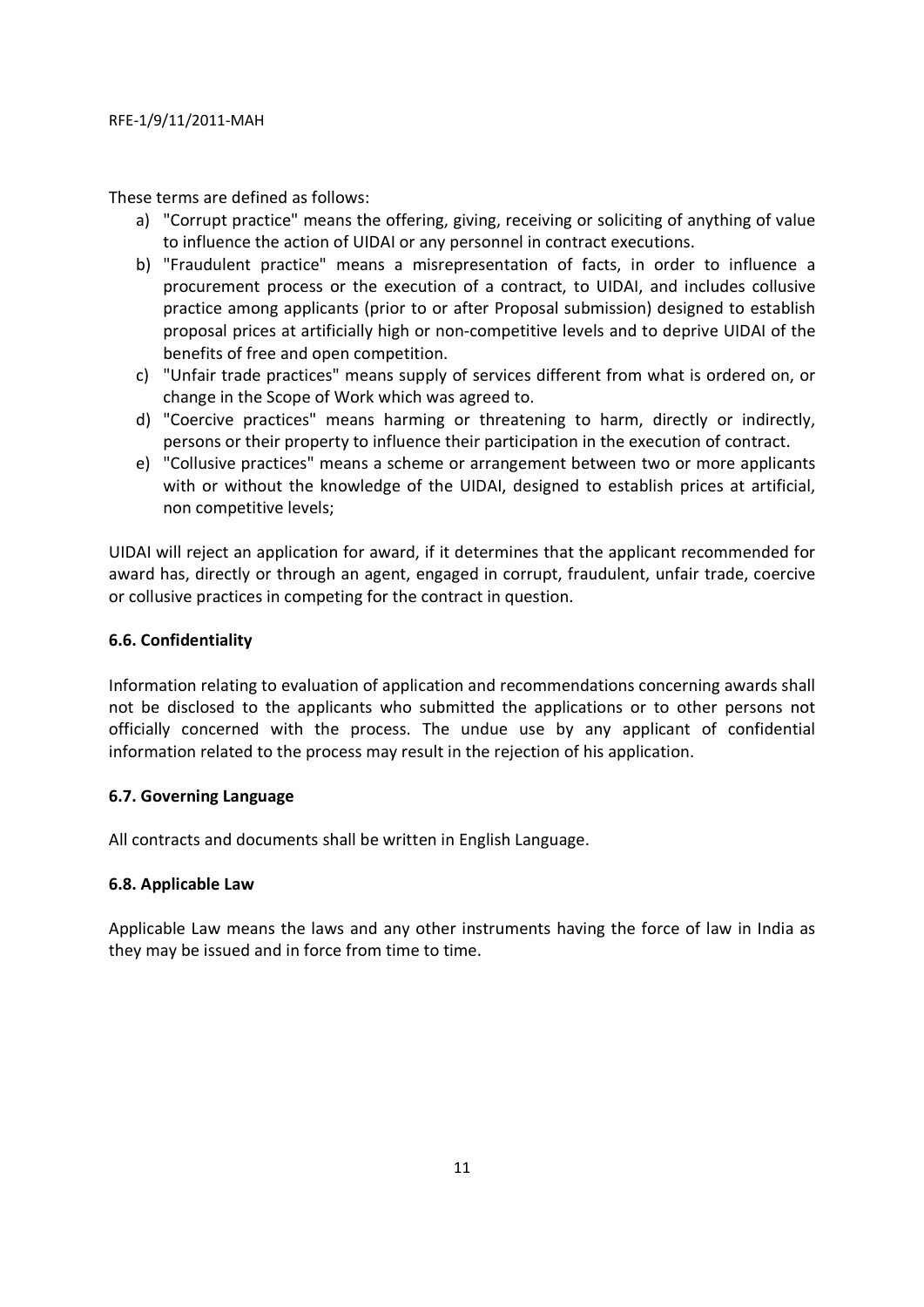# **6.9. Legal Jurisdiction**

The interpretation validity, and performance of this document, shall be governed in all respects in accordance with the Indian Laws. All legal disputes between the parties shall be subject to the jurisdiction of the Courts situated in Mumbai only.

# **6.10. Frequency of Empanelment Process**

UIDAI shall empanel agencies for a year. The empanelment duration may be extended by another year if the UIDAI is satisfied with the services provided by the agencies.

# **6.11. Advertising and Promotion**

The advertisement and marketing material (posts, marketing brochure content on the website, emails and postal letters etc.) used by the empanelled agencies shall be in accordance with the guidelines laid down by UIDAI.

# **6.12. Indemnity**

The applicants will indemnify UIDAI against any misuse of UIDAI Name, Brand Name - AADHAAR and Logo. For any misuse of UIDAI name and logo, the applicant themselves will be held responsible. UIDAI will take necessary actions for such cases. UIDAI will not be responsible for any miscommunication or harm caused to any party because of any misrepresentation of its name and logo by the applicant.

#### **6.13. Termination / Withdrawal**

- a. Without prejudice to any other right or remedy it may have, either party may terminate this Agreement at any time by giving one month advance notice in writing to the other party.
- b. UIDAI reserves the right to withdraw/ terminate empanelment of applicant in any of following circumstances:
	- $\circ$  Applicant becomes insolvent, bankrupt, resolution is passed for the winding up of the applicant's organization
	- o Information provided to UIDAI is found to be incorrect;
	- o Empanelment conditions are not met within the specified time period;
	- o Misleading claims about the empanelment status are made;
	- o Clear evidence is received that empanelled are in breach of copyright;
- c. If the agency does not execute the contract to the satisfaction of the UIDAI then the UIDAI may invoke any or all of the following clauses.
	- o Forfeit the Performance Guarantee Amount or
	- o Terminate the contract.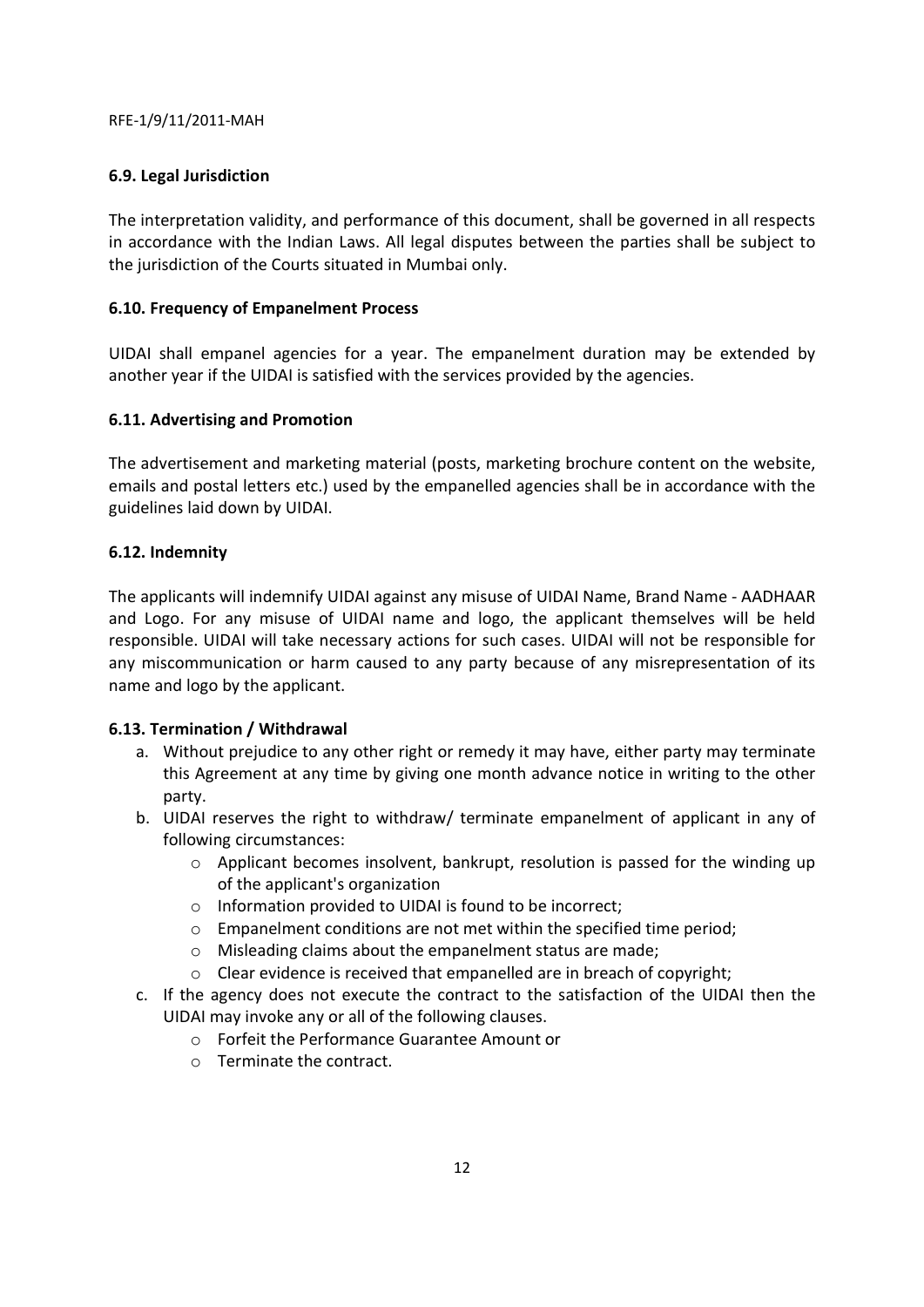#### **6.14. Only one application for empanelment as a Language Translator**

An applicant may only submit one proposal on its own. If an applicant submits more than one proposal on its own, such proposals shall be disqualified.

## **6.15. Amendment**

At any time prior to deadline for submission of applications, UIDAI may for any reason, modify this document. The amendment document shall be notified through website and such amendments shall be binding on all applicants.

# **6.16. Disqualification**

UIDAI may at its sole discretion and at any time during the evaluation of application, disqualify any applicant, if the applicant:

- o Submitted the application after the response deadline;
- o Made misleading or false representations in the forms, statements and attachments submitted in proof of the eligibility requirements;
- o Exhibited a record of poor performance such as abandoning works, not properly completing the contractual obligations, inordinately delaying completion or financial failures, etc. in any project in the preceding three years;
- $\circ$  Submitted an application that is not accompanied by required documentation or is nonresponsive;
- o Failed to provide clarifications related thereto, when sought;
- o Submitted more than one application on its own;
- o Was declared ineligible/blacklisted by the Government of India/State/UT Government;
- o Should not be in litigation with any Government in India;

#### **6.17. Disclaimer**

- o This Request for Empanelment (RFE) is not an offer by the UIDAI, but an invitation to receive responses from eligible interested applicants for empanelment as translation agency for the UIDAI. UIDAI will empanel such applicants who fulfil the eligibility criteria. No contractual obligation whatsoever shall arise from the RFE process.
- $\circ$  The RFE evaluation shall be strictly based on the information and supporting documents provided by the applicants in the application submitted by them. It is the responsibility of the applicants to provide all supporting documents necessary to fulfil the mandatory eligibility criteria. In case, information required by UIDAI is not provided by applicant, UIDAI shall proceed with evaluation based on information provided and shall not request the applicant for further information. Hence, responsibility for providing information as required in this form lies solely with applicant.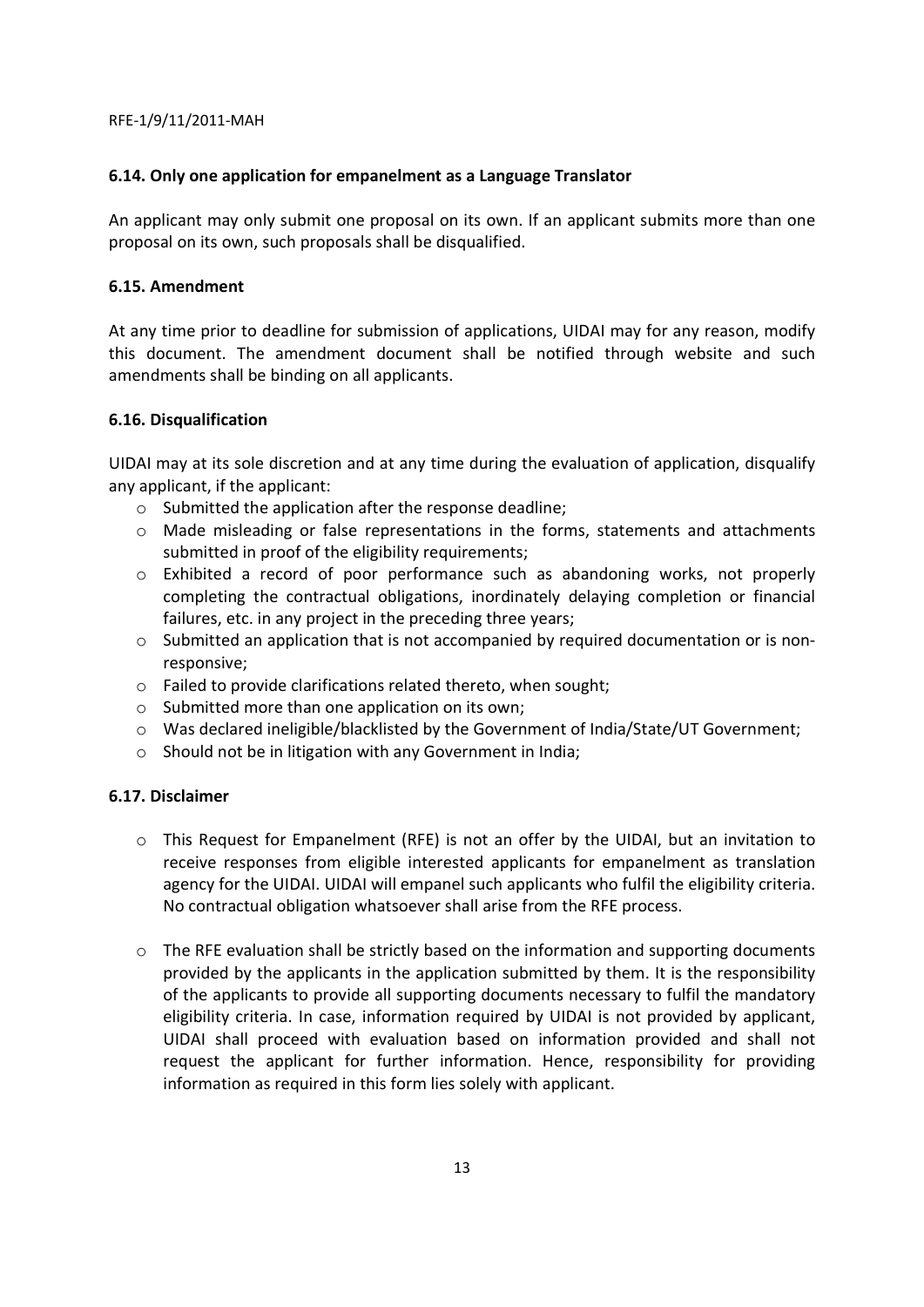#### **6.18. Taxes and Duties**

The rates quoted shall be in Indian Rupees and shall be inclusive of all taxes, duties except service Tax, as applicable up to the completion of job. Service Tax will be reimbursed on actual on production of documents.

# **6.19. Binding Clause**

All decisions taken by the UIDAI regarding this contract shall be final and binding on all concerned parties.

# **6.20. Agency's Integrity**

The Agency is responsible for and obliged to conduct all contracted activities as defined in the scope of work in accordance with the Contract.

# **6.21. Agency's Obligations**

- a. The Agency is obliged to work closely with the UIDAI's staff, act within its own authority and abide by directives issued by the UIDAI.
- b. The Agency will abide by the job safety measures prevalent in India and will free the UIDAI from all demands or responsibilities arising from accidents or loss of life the cause of which is the Agency's negligence. The Agency will pay all indemnities arising from such incidents and will not hold the UIDAI responsible or obligated.
- c. The Agency is responsible for managing the activities of its personnel or sub-contracted personnel and will hold itself responsible for any misdemeanour.
- d. The Agency will treat as confidential all data and information about the UIDAI, obtained in the execution of his responsibilities, in strict confidence and will not reveal such information to any other party without the prior written approval of the UIDAI.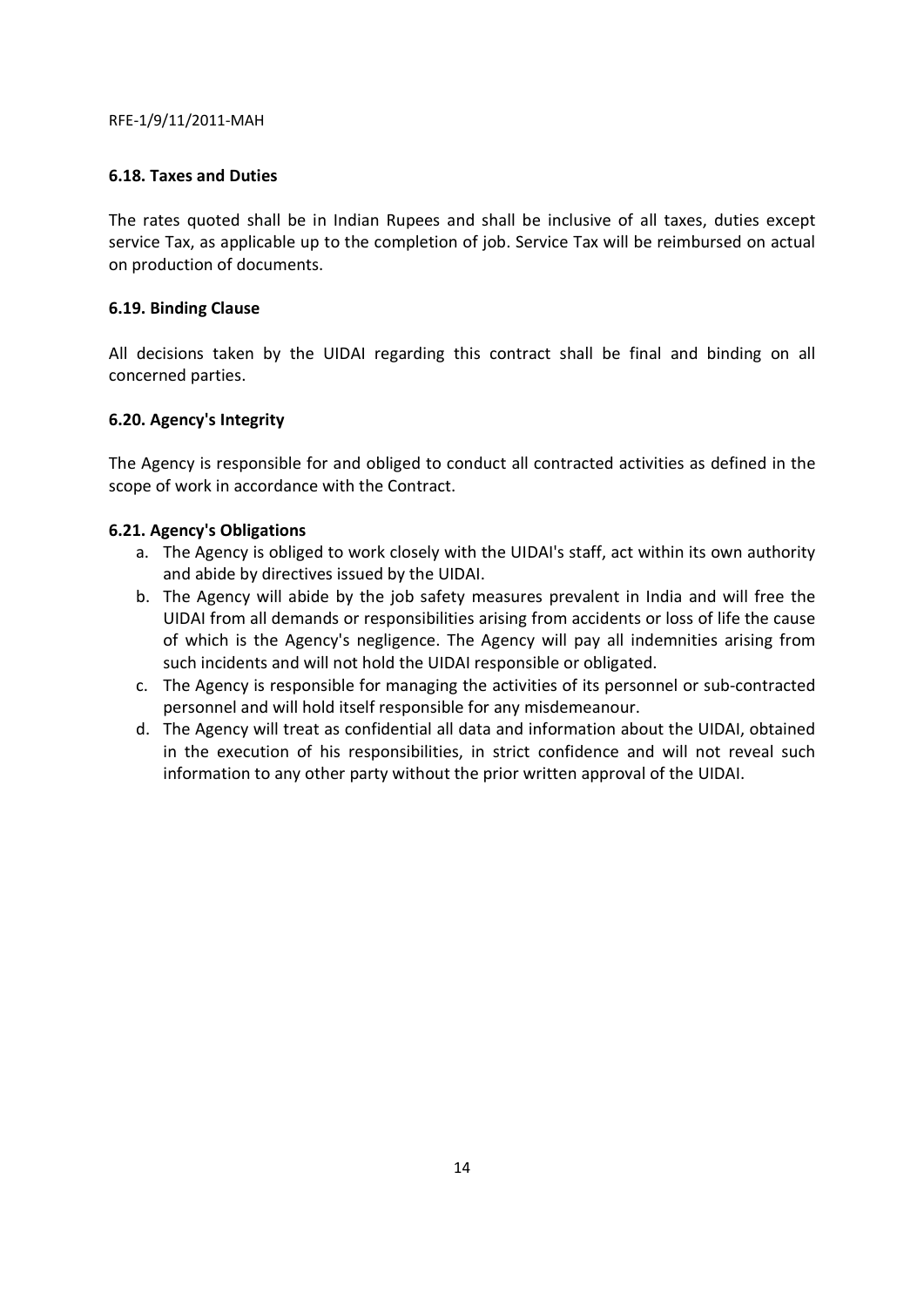# **SECTION 7: SPECIFIC TERMS AND CONDITIONS OF THE CONTRACT**

- 7.1. UIDAI Regional office Mumbai will have right to drop any agency/individual form the empanelled list without assigning any reason whatsoever. UIDAI Regional office Mumbai also reserves the right to modify the term and conditions for empanelled agencies.
- 7.2. The empanelled translation agency/individual is expected to maintain high level of professional ethics and will not act in any manner, which is detrimental to UIDAI Regional office Mumbai's interest. Agency will maintain confidentiality on matters disclosed till proper instruction is issued for publication.
- 7.3. The agency should be able to execute order at short notices and even on holidays.
- 7.4. Agency should have resources with proficiency and proof-reading facilities in Hindi, English, Marathi, Gujarati and Konkani
- 7.5. Agency will be responsible for transportation of material across locations in the Western region, including the state of Gujarat, Goa and Maharashtra, and the UTs of Daman & Diu, and Dadra and Nagar Haveli
- 7.6. Applications received after due date & time or without necessary documents will be rejected.
- 7.7. UIDAI Regional office Mumbai reserves the right for rejection of any/all applications or has empanelment done otherwise without assigning any reason whatsoever. All decisions taken by UIDAI Regional office Mumbai would be final and no further representation in this regard will be entertained.
- 7.8. UIDAI Regional office Mumbai also reserves the right to employ any outside agency.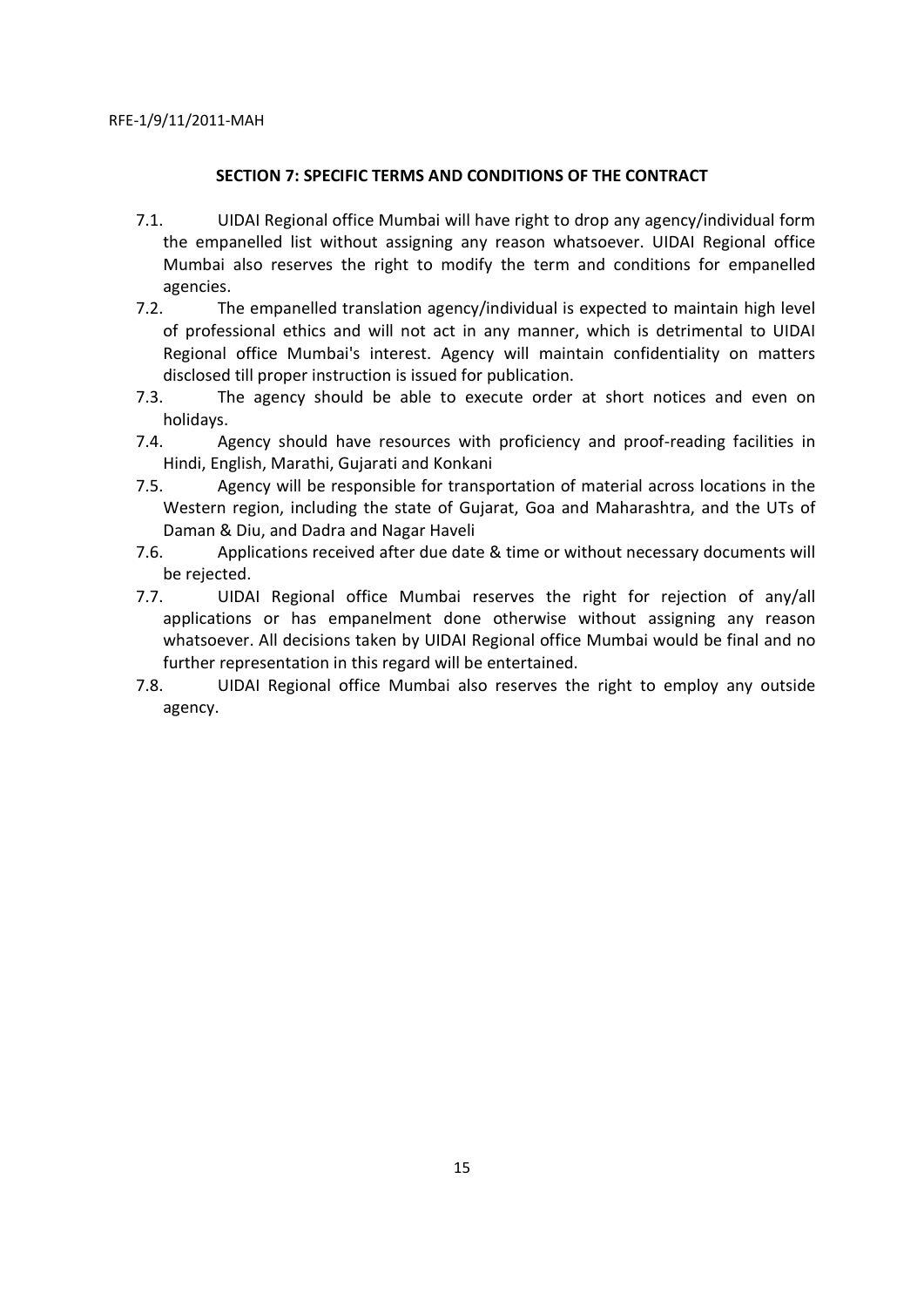#### **ANNEXURE I: DECLARATION (ON THE RESPONDENT'S LETTER HEAD)**

# **DECLARATION**

- i. I. L. Communism in the intervals of the facts stated in the facts stated in the facts stated above are correct and nothing has been withheld. If any information submitted above, is found to be false or fabricated, I may be liable to be debarred from empanelment.
- ii. I permit UIDAI Regional office Mumbai to inspect my records to ascertain the above facts.
- iii. I permit UIDAI Regional office Mumbai to cross check the above facts from any other source.
- iv. I or my authorized representative, if required by UIDAI Regional office Mumbai, would make a presentation before Empanelment Committee at my own cost.
- v. I will abide by the decision of UIDAI Regional office Mumbai regarding empanelment.

SIGNATURE

Full name and designation: Date: (Seal of Organization)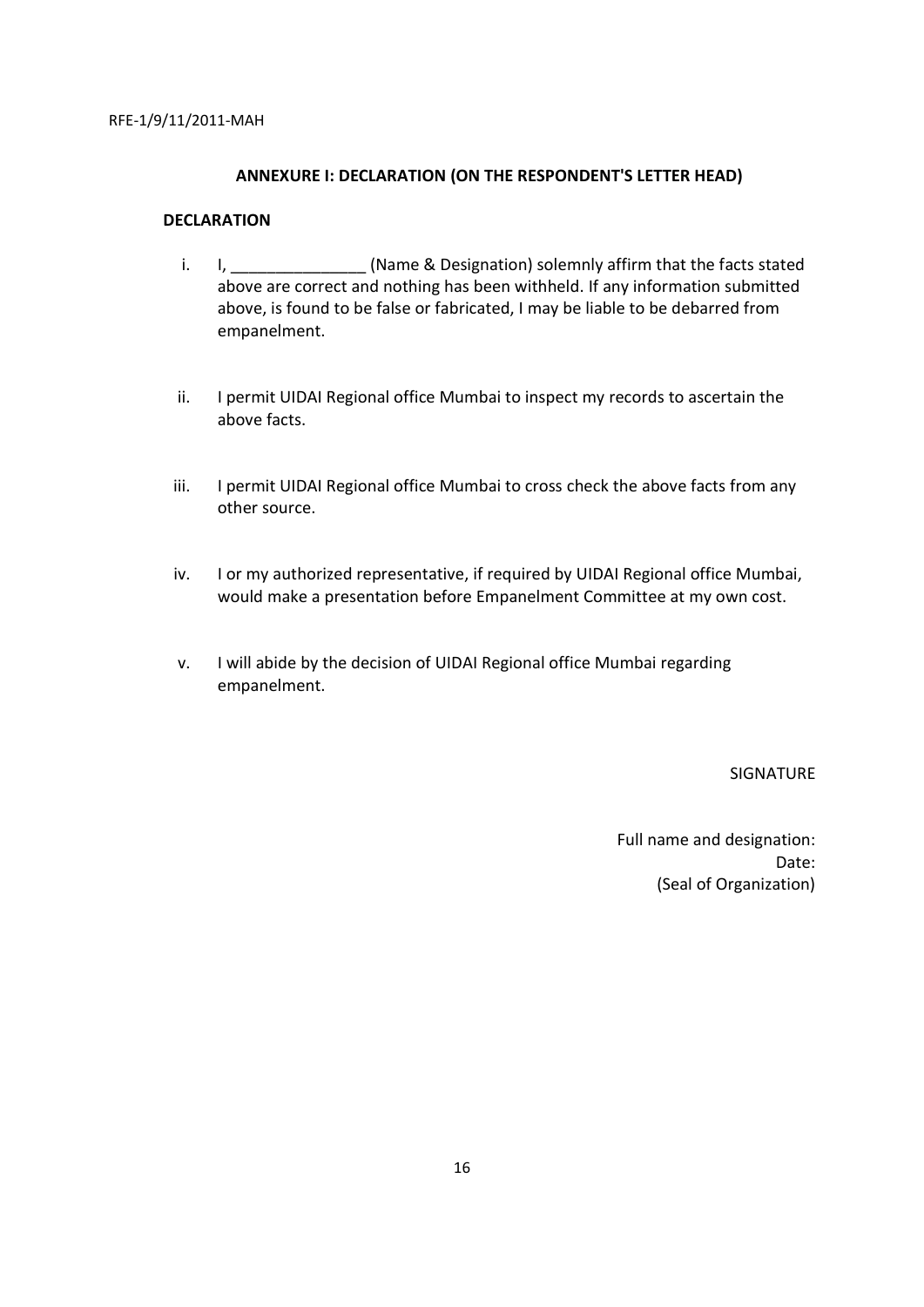#### **ANNEXURE II: Translate the below contents in Marathi and Gujarati**

#### **Background**

Unique identification project was initially conceived by the Planning Commission as an initiative that would provide identification for each resident across the country and would be used primarily as the basis for efficient delivery of welfare services. It would also act as a tool for effective monitoring of various programs and schemes of the Government.

a) The concept of a unique identification was first discussed and worked upon since 2006 when administrative approval for the project –"Unique ID for Below Poverty Line (BPL) families" was given on 03 March 2006 by the Department of Information Technology, Ministry of Communications and Information Technology. This project was to be implemented by the National Informatics Centre (NIC) over a period of 12 months. Subsequently, a Processes Committee to suggest processes for updation, modification, addition and deletion of data fields from the core database to be created under the Unique ID for below BPL project was set up on 03 July 2006. This was set up under the chairmanship of Dr. Arvind Virmani, Principal Adviser, Planning Commission.

b) A "Strategic Vision on the UIDAI Project" was prepared and submitted to this Committee by M/S Wipro Ltd (Consultant for the design phase and program management phase of the Pilot UIDAI project). It envisaged the close linkage that the UIDAI would have to the electoral database. The Committee also appreciated the need of a UIDAI Authority to be created by an executive order under the aegis of the Planning Commission to ensure a pandepartmental and neutral identity for the authority and at the same time enable a focused approach to attaining the goals set for the XI Plan. The Seventh Meeting of the Process Committee on 30 August 2007 decided to furnish to the Planning commission a detailed proposal based on the resource model for seeking its "in principle" approval.

c) At the same time, the Registrar General of India was engaged in the creation of the National Population Register and issuance of Multi-purpose National Identity Cards to citizens of India.

d) Therefore, it was decided, with the approval of the Prime Minister, to constitute an empowered group of Ministers (EGoM) to collate the two schemes – the National Population Register under the Citizenship Act, 1955 and the Unique Identification Number project of the Department of Information Technology. The EGoM was also empowered to look into the methodology and specific milestones for early and effective completion of the Project and take a final view on these. The EGoM was constituted on 04 December 2006.

• The first meeting of the EGoM was held on 27 November 2007. It recognised the need for creating an identity related resident database, regardless of whether the database is created based on a de-novo collection of individual data or is based on already existing data such as the voter list, there is a crucial and imperative need to identify and establish an institutional mechanism that will "own" the database and will be responsible for its maintenance and updating on an ongoing basis post its creation.

• The second meeting of the EGoM was held on 28 January 2008. It decided on the strategy for the collation of NPR and UIDAI. Inter-alia, the proposal to establish UIDAI Authority under the Planning Commission was approved.

• The third meeting of the EGoM was held on 07 August 2008. The Planning Commission had placed before the EGoM a detailed proposal for setting up UIDAI. The meeting decided that certain issues raised by the members with relation to the UIDAI (Annexure to the EGoM meeting proceedings) would need to be examined by an official level committee. It referred the matter to a Committee of Secretaries to examine and give its recommendations to the EGoM to facilitate a final decision.

• Subsequent to the Committee of Secretaries recommendations, the fourth meeting of the EGoM was held on 04 November 2008. The recommendations of the Committee of Secretaries were presented to the EGoM and the following decisions were taken.

a) Initially the UIDAI may be notified as an executive authority and investing it with statutory authority could be taken up for consideration later at an appropriate time.

b) UIDAI may limit its activities to creation of the initial database from the electoral roll/EPIC data. UIDAI may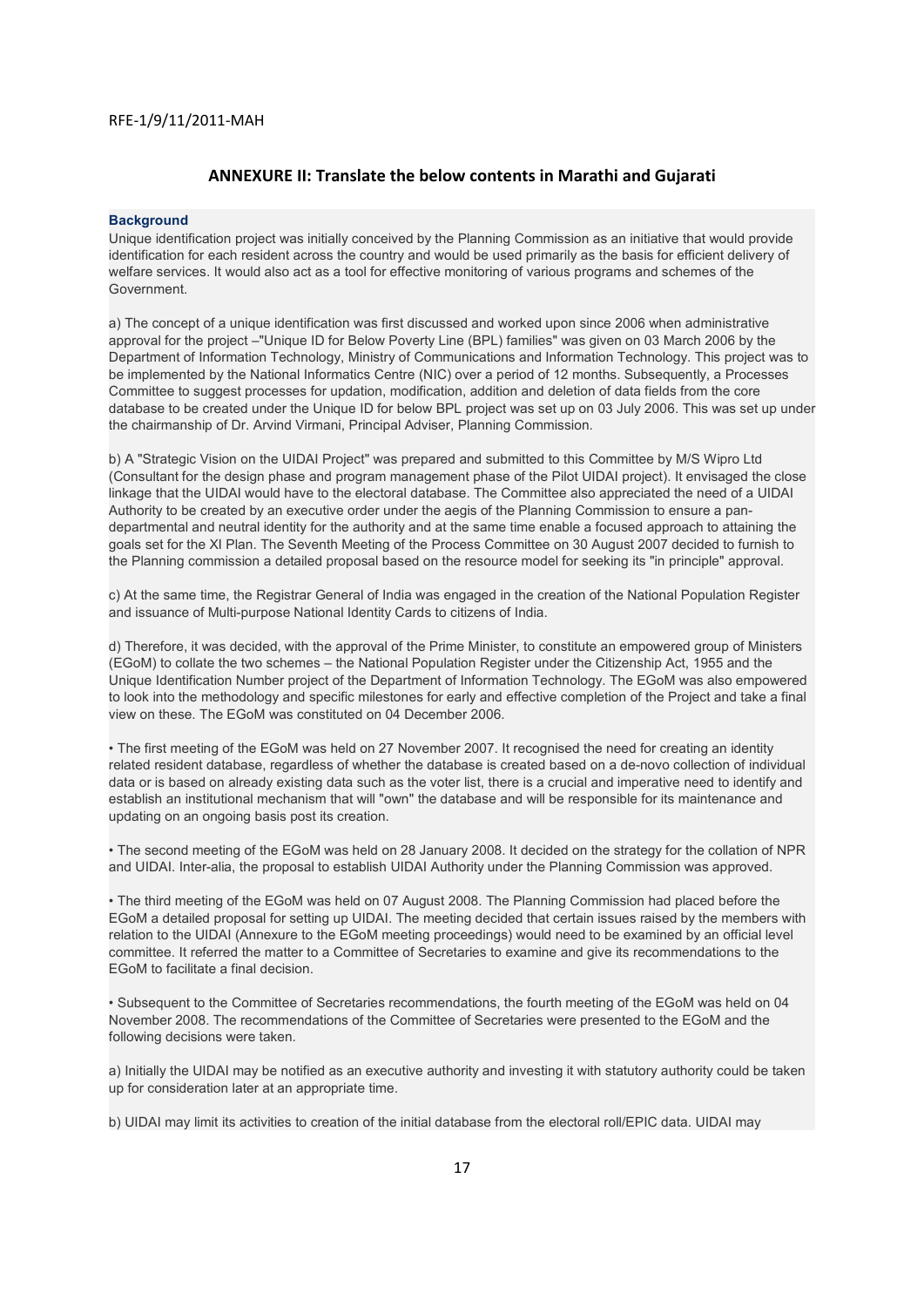however additionally issue instructions to agencies that undertake creation of databases to ensure standardization of data elements.

c) UIDAI will take its own decision as to how to build the database.

d) UIDAI would be anchored in the Planning Commission for five years after which a view would be taken as to where the UIDAI would be located within Government.

e) Constitution of the UIDAI with a core team of 10 personnel at the central level and directed the Planning Commission to separately place a detailed proposal with the complete structure, rest of staff and organizational structure of UIDAI before the Cabinet Secretary for his consideration prior to seeking approval under normal procedure through the DoE/CCEA.

f) Approval to the constitution of the State UIDAI Authorities simultaneously with the Central UIDAI with a core team of 3 personnel.

g) December 2009 was given as the target date for UIDAI to be made available for usage by an initial set of authorized users.

h) Prior to seeking approval for the complete organizational structure and full component of staff through DoE and CCEA as per existing procedure, the Cabinet Secretary should convene a meeting to finalize the detailed organizational structure, staff and other requirements.

1.1: Subsequently, on 22 January 2009 the Cabinet Secretary in pursuance of the decisions of the Empowered Group of Ministers considered the proposal submitted by the Department of Information Technology regarding the governance structure and recommended that

a) The notification for constitution of the UIDAI should be issued immediately.

b) A High Level Advisory, Monitoring and Review Committee headed by Deputy Chairman, Planning Commission to be constituted to oversee the work of the authority.

c) A Member, Planning Commission or the Secretary, Planning Commission may also be assigned the task of looking after the work proposed for the Chief UIDAI Commissioner.

d) Core Team to be put in place.

1.2: In pursuance of the Empowered group of Ministers' fourth meeting dated 04 November 2008, the Unique Identification Authority of India was constituted and notified by the Planning Commission on 28 January 2009 as an attached office under the aegis of Planning Commission with an initial core team of 115 officials. The role and responsibilities of the UIDAI was laid down in this notification. The UIDAI was given the responsibility to lay down plan and policies to implement UIDAI scheme and shall own and operate the UIDAI database and be responsible for its updation and maintenance on an ongoing basis.